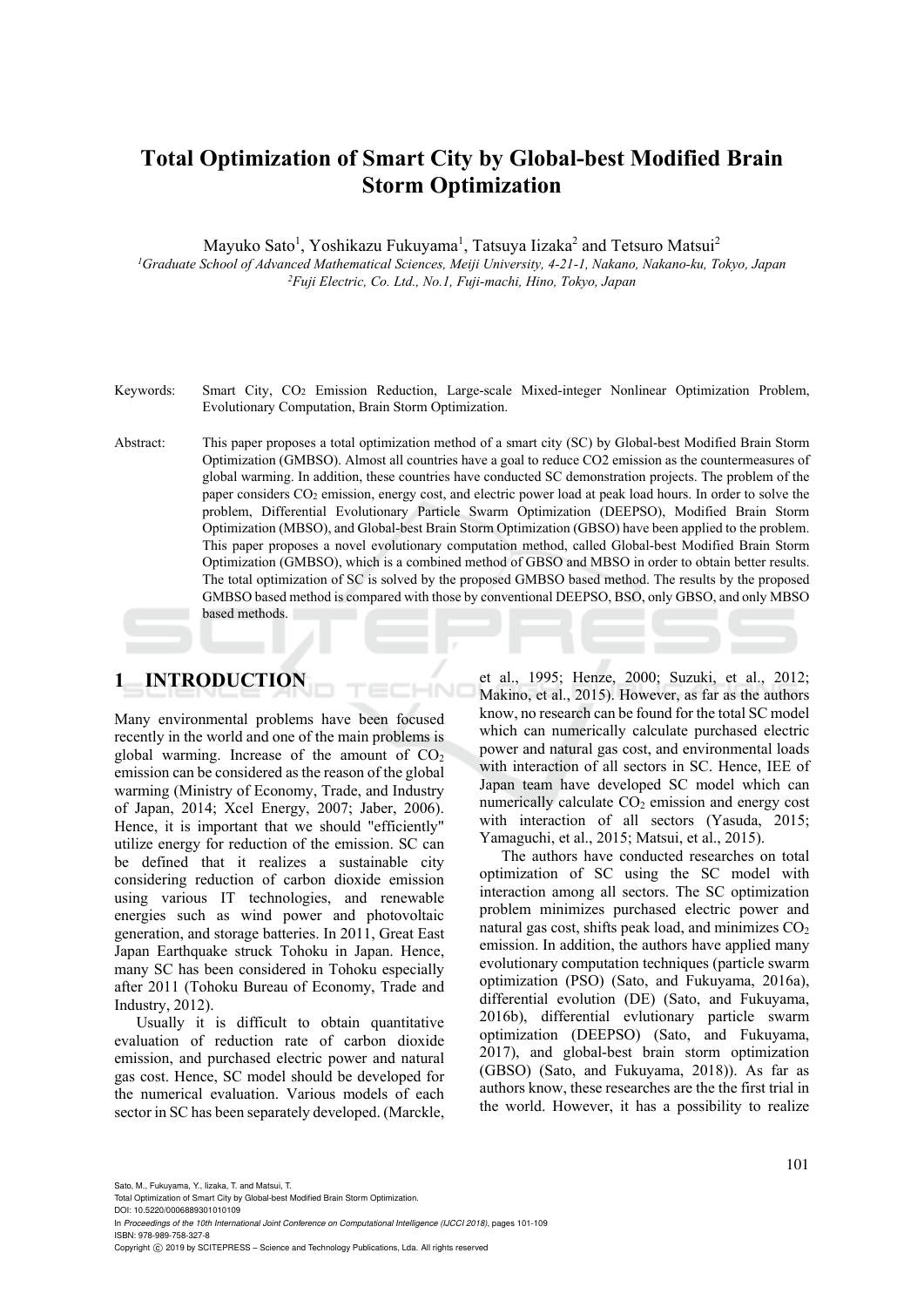more reduction of  $CO<sub>2</sub>$  emission, more shift of actual electric power, and more reduction of the purchased electric power and natural gas cost. The optimization results can be improved when the more effectve evolutionary computation method is applied to the SC prroblem.

The paper proposes Global-best Modified Brain Storm Optimization (GMBSO), which is a new evolutionary computation method and a combined method of GBSO and MBSO considering these backgrounds. The proposed method is applied to a total optimization problem of SC. The results by the proposed method are compared with those by DEEPSO, BSO, only GBSO, and only MBSO based methods.

## **2 SMART CITY MODEL**

#### **2.1 Concept of the Whole Smart City**

IEE of Japan had developed the SC model with interaction of all sectors. It can numerically calculate cost of electric power and natural gas which is purchased and  $CO<sub>2</sub>$  emission (Yasuda, 2015). The model includes various sectors which are divided into supply-side group and demand-side group (see fig.1). The supply-side group consists of drinking water and waste water treatment plants, and electric power and natural gas utilities sectors. The demand-side group consists of railroad, residences, building, and industrial sectors.

### **2.2 Supply-side Group Sectors**

Supply-side group sectors supply natural gas, electric power, and drinking water. The models can supply the energies, and the amount of the energies is equal to the amount of the energies which are consumed by



Figure 1: A Configuration of a smart city model.

demand-side group. Details are shown in Yamaguchi, et al. (2015).

### **2.3 Demand-side Group Sectors**

The demand-side group cooperates with the supplyside group. The demand-side group can obtain natural gas, electric power, and drinking water from the supply-side group. Loads of various energies in the demand-side group, which are electric power, heat, steam, and hot water are obtained with fixed values. The demand-side group sectors generate or purchase energies in order to satisfy the energy loads. Details are shown in Matsui, et al. (2015).

## **3 PROBALEM FORMULATION OF TOTAL OPTIMIZATION OF WHOLE SMART CITY**

## **3.1 Decision Variables**

Decision variables are listed as follows:

- Drinking water treatment plant sector
- (D1) Inflow from river,
- (D2) Inflow of water into a service reservoir,
- (D3) Output of electric power of a co-generator (CoGen),
- (D4) Charged or discharged electric power of a storage battery (SB).
- Waste water treatment plant sector
	- (W1) Input of Pumped waste water,
	- (W2) Output of electric power of a CoGen,
	- (W3) Charged or discharged electric power of a SB.

- Industrial sector

- (I1) Output of electric power of a gas turbine generator (GTG),
- (I2) Heat output of turbo refrigerators (TRs),
- (I3) Heat output of stream refrigerators (SRs),
- (I4) Charged or discharged electric power of a SB.

- Building sector

- (B1) Output of electric power of a GTG,
- (B2) Heat output of TRs,
- (B3) Heat output of SRs.

- Residential sector

- (R1) Heat output of SRs,
- (R2) Output of electric power of a fuel cell,
- (R3) Heat output of a heat pump water heater.
- (R4) Charged or discharged electric power of a SB
- Railroad sector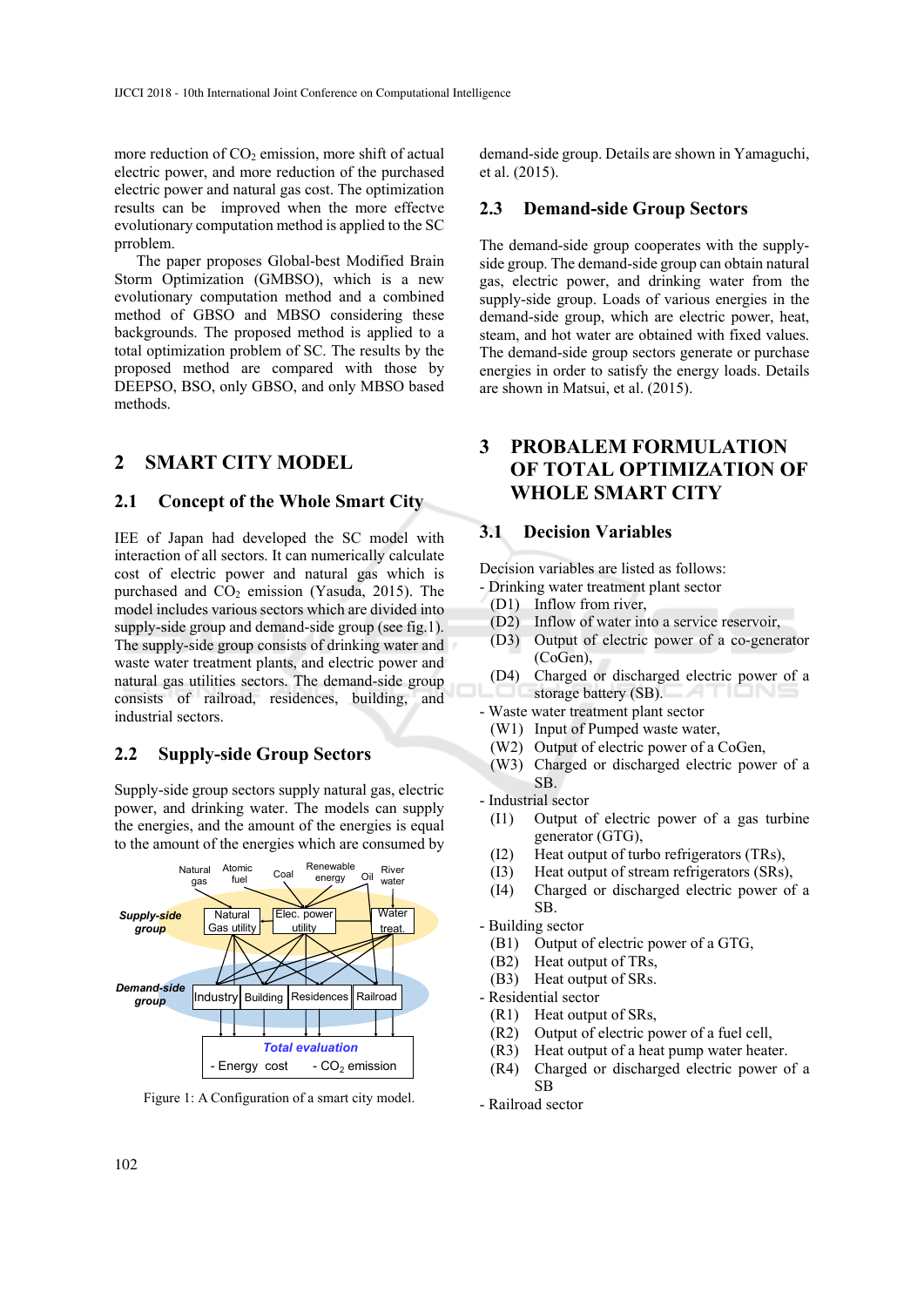- (RR1) The number of passengers / h,
- (RR2) Average of journey distance by one passenger / h,
- (RR3) The number of operated trains / h,
- (RR4) The numbers of passenger cars / set,
- (RR5) Average of journey distance by one train / h,
- (RR6) Average of speed / h,
- (RR7) The number of passengers / car

24 hour's variables should be considered for each decision variables. Totally, there are 816 decision variables. Hence, the problem is one of the large-scale optimization problems.

#### **3.2 Objective Function**

Usually various SC have each purpose for realizing SC. Three terms are dealt in order to consider each purpose. Minimization of energy cost is the first term considering SC such as industrial parks. Minimization of actual electric power loads at peak load hours is the second term, namely, peak load shifting. The actual electric power load at each hour is summation of electric power changed to the other energies, the original load of electric power, and electric power charged to the storage battery at each hour. Interval of hours, when total actual electric power loads of all sectors are higher than the average of total actual electric power loads, are defined as peak load hours. Minimization of  $CO<sub>2</sub>$  emission is the third term considering SC such as local governments.

$$
\min \left\{ w_1 \sum_{s=1}^{Sec} \sum_{t=1}^H (PurG_{st} \times UC_{st}^G + PurE_{st} \times UC_{st}^E) + w_2 \sum_{s=1}^{Sec} \sum_{p=PST}^{PET} (AL_{sp}) \right\}
$$
\n
$$
+ w_3 \sum_{s=1}^{Sec} \sum_{t=1}^H (BuyG_{st} \times C^G + BuyE_{st} \times C^E) \right\}
$$
\n(1)

п

where  $Sec$  is the number of all sectors,  $H$  is the number of hours per day (=24),  $PurG_{st}$  is natural gas which is purchased of sector s at hour  $t$ ,  $UC_{st}^G$  is a unit cost of natural gas which is purchased of sector s at hour t,  $PurE_{st}$  is electric power which is purchased by sector s at hour t,  $UC_{st}^E$  is a unit cost of electric power which is purchased by sector s at hour  $t$ ,  $AL_{sp}$ is an actual electric power load of sector  $s$  at hour  $p$ , PST is the start hour of peak load hours of actual electric power loads, PET is the final hour of peak load hours of actual electric power loads,  $C<sup>G</sup>$  is a coefficient for changing from natural gas, which is purchased, to CO2 emission,  $C<sup>E</sup>$  is a coefficient for changing from electric power, which is purchased, to

CO2 emission,  $w_1$ ,  $w_2$ , and  $w_3$  are weighting coefficients  $(w_1 + w_2 + w_3 = 1)$ .

#### **3.3 Constraints**

There are two constraints for treatment of energy balances and facility characteristics.

- Energy balances: In the model, there are many energies such as electric power, natural gas and so on. Energy balances are expressed with (2).

$$
eb_{se}(y_i, z_i) = 0,
$$
  
(*i* = 1, ..., *DNum*, *s* = 1, ..., Sec, *e*  
= 1, ..., En<sub>s</sub>) (2)

where  $y_i$  is startup or shutdown status of a facility for decision variable  $i$ ,  $z_i$  is an input or output value of a facility for decision variable  $i$ ,  $eb_{se}(y_i, z_i)$  is an energy balance of energy  $e$  in sector  $s$ ,  $DNum$  is the number of decision variables,  $En_s$  is the number of energies in sector  $s$ .

- Facility characteristics: Efficiency functions of Facilities, and upper and lower bounds of various facilities can be expressed with (3):

$$
fc_{sr}(y_i, z_i) \le 0,(i = 1, ..., DNum, s = 1, ..., Sec, r= 1, ..., Rs)
$$
 (3)

where  $fc_{sr}(y_i, z_i)$  is a function for efficiency of a facility or an upper and lower bounds of facility  $r$  of sector  $s$ ,  $R_s$  is the number of facilities in sector  $s$ .

The problem deals with discrete and continuous variables. Start-up / shutdown status can be expressed as discrete variables, and input and output values of facilities can be expressed as continuous variables. Some characteristics of various facilities are expressed as nonlinear functions. Hence, the problem can be categorized into a mixed integer nonlinear optimization programming problem. Hence, various evolutionary computation methods have to be applied.

## **4 TOTAL OPTIMIZATION OF A SMART CITY BY GMBSO**

#### **4.1 Overview of BSO**

This paper proposes a new evolutionary computation method, GMBSO. The proposed GMBSO is based on BSO. BSO has been developed by Shi in 2011 (Shi,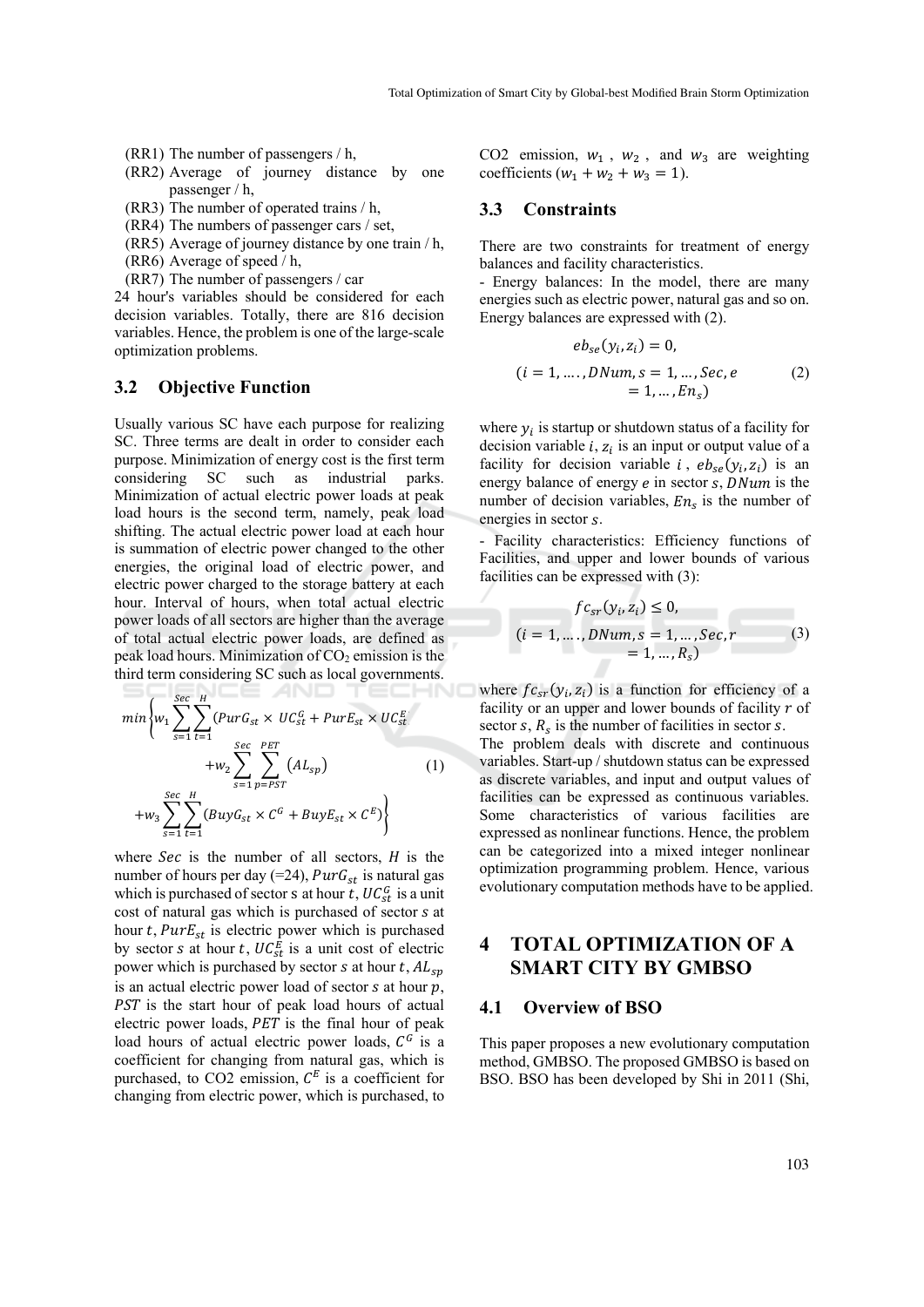et al., 2011) inspired by brainstorming. The main algorithm of BSO is expressed in this section:

- Step.1 *IndN* individuals are randomly generated and  $IndN$  individuals are evaluated.
- Step.2 IndN individuals are divided into NK clusters by k-means based algorithm.
- Step.3 *IndN* new individuals are generated.
- Step.4 The individuals which are generated at step. 3 are compared with the current individuals with the same individual number. The better individual is set as the new current individual.
- Step.5 Compare the current individuals with the best individual. The individual is recorded as the best individual if the current individual is better than the pre-best individual.
- Step.6 The procedure is stopped and go to Step.7 if the number of current iteration reaches the maximum number of iteration which was predetermined. Otherwise, go to Step.2 and repeat the procedures.
- Step.7 Finally, output the results.

#### **4.1.1 Clustering (Step. 2)**

BSO deals with clustering in order to divide search space to several regions using k-means based algorithm. The clustering algorithm is explained as follows:

- Step.1 *IndN* individuals are divided into NK clusters by k-means.
- Step.2 a value  $r_c$  is generated using random number in the range from 0 to 1.
- Step.3 All individuals are ranked according to the objective function values of each individual in each cluster. if  $r_c \geq p_c$  (pre-determined probability),set the best individual in each cluster as the cluster center in each cluster. Otherwise, one individual is randomly generated, and the generated individual is set as the cluster centre.

#### **4.1.2 New Individual Generation (Step. 3)**

Using one or two current individual(s), a new individual can be generated. The following equations are utilized for new individual generation:

$$
newx_{ij} = oldx_{ij} + \xi(t) \times r(1,0)
$$
 (4)

$$
\xi(t) = \log sig\left(\frac{0.5 \times \text{MaxIter}-iter}{c}\right) \times r(1,0) \tag{5}
$$

$$
oldx_{ij} = r(1,0)i \times s1x_{ij}
$$
  
+ (1 - r(1,0)<sub>i</sub>) \times s2x<sub>ij</sub> (6)  
(i = 1, ..., IndN, j = 1, ..., DNum)

where  $newx_{ij}$  is decision variable *j* of new individual *i*,  $oldx_{ij}$  is decision variables *j* of the *i*th current individual,  $\xi(t)$  is a step size function, MaxIter is the maximum number of iteration, *iter* is the current iteration number,  $c$  is a coefficient in order to change slope of log sigmoid transfer function,  $s1x_{ij}$  and  $s2x_{ij}$  are decision variables j of ith new generation which are centers or randomly selected other individuals of selected clusters,  $r(1,0)$ is a randomly generated value in the range from 0 to 1, and  $r(1,0)$  is a randomly generated value in the range from 0 to 1 for individual  $i$ .

Equations (4) and (5) are utilized when one individual is utilized in order to generate one new individuals. Equation (4) to (6) are utilized when two individuals are utilized in order to generate one new individual. There are four conditions for determining  $\partial dx_{ii}$  as shown below:

If  $p_{one}$  is smaller than  $r(1,0)$ ,

Randomly select one cluster.

If  $p_{0C}$  is bigger than  $r(1, 0)$ ,

Set the cluster centre from the selected cluster as  $oldx_{ij}$ . Then, one new individual is generated using (4) and (5).

Otherwise,

Randomly select one cluster and randomly select one individual as  $\partial dx_{ii}$  from the selected cluster randomly and generate one new individual using (4) and (5).

Otherwise,

Randomly select two clusters.

If  $p_{TC}$  is smaller than  $r(1,0)$ , the two cluster centers are set as  $s1x_{ij}$  and  $s2x_{ij}$  and combined using (6). Using the combined  $oldx_{ij}$ , one new individual is generated using (4) and (5).

Otherwise,

Randomly select two individuals from each selected cluster. Set these selected individuals as  $s1x_{ij}$  and  $s2x_{ij}$ , and combine them using (6). Using the combined  $oldx_{ij}$ , one new individual is generated using (4) and (5).

#### **4.2 Overview of GBSO**

GBSO has been proposed by El-Abd in 2017. The method improves original BSO performance (El-Adb, 2017). Fitness-based grouping (FbG) is utilized as clustering method instead of k-means in GBSO. In addition, when a certain condition is satisfied, information of the best individual among all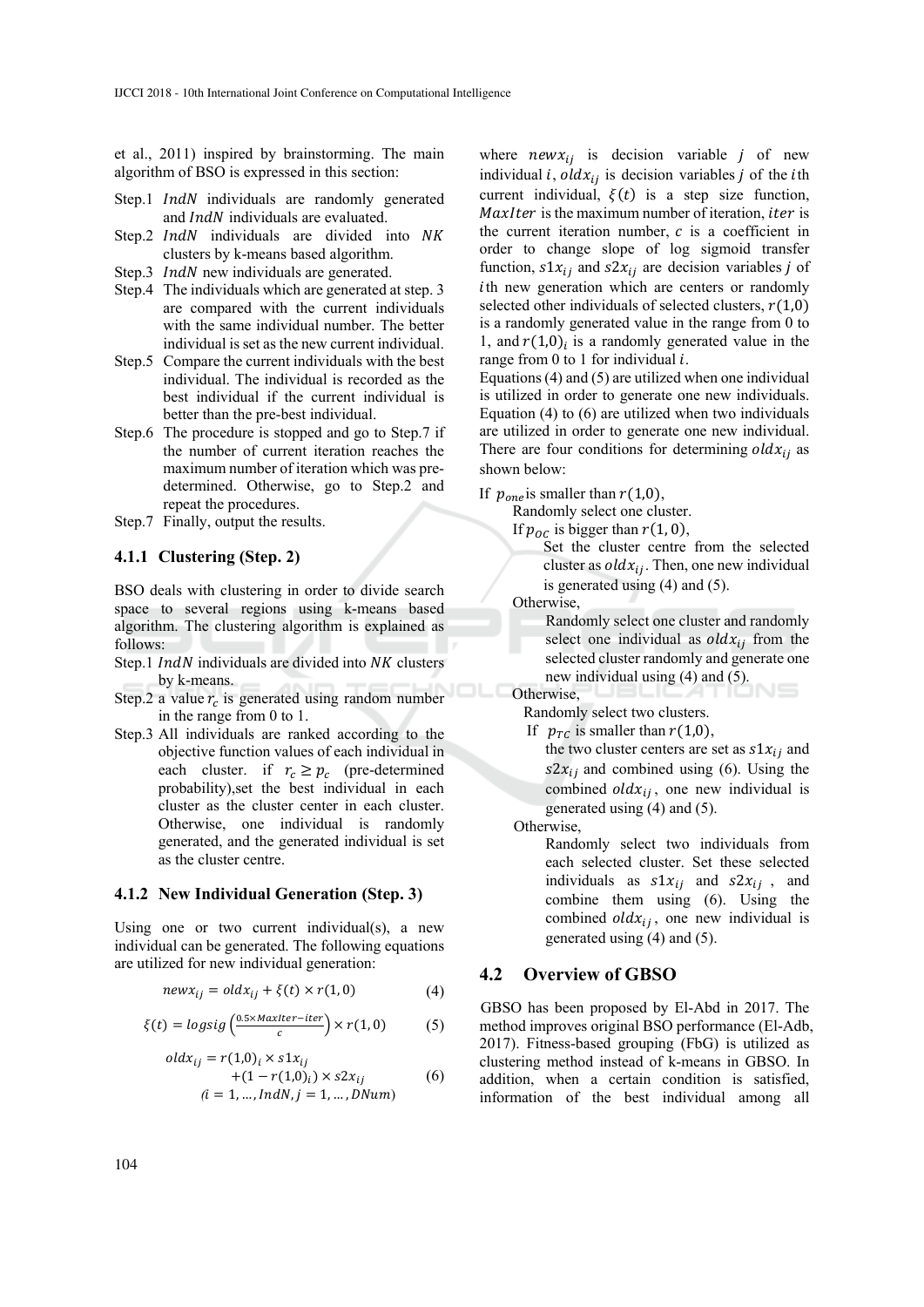individuals (gbest) is applied to the current individuals.

#### **4.2.1 Clustering for GBSO**

GBSO utilizes  $FbG$  as a clustering method. Algorithm of FbG can be expressed as follows:

- Step. 1 All individuals are ranked according to the objective function values.
- Step. 2 All individuals are divided into  $K$  groups using  $(7)$ .

$$
g_i = (r_i - 1) \% K + 1 (i = 1, ..., IndNum)
$$
 (7)

where  $g_i$  is the group number of individual i, and  $r_i$ is a ranking of individual  $i$ .

#### **4.2.2 New Individual Generation for GBSO**

When the following condition  $(9)$  is satisfied, *gbest* information is added to the current individuals.

$$
C = C_{min} + \frac{iter}{ITER} \times (C_{max} - C_{min})
$$
\n
$$
C < rand(1,0)
$$
\n(9)

where  $C$  is a probability utilized to determine whether the *gbest* information is utilized or not,  $C_{max}$  is the maximum value of C,  $C_{min}$  is the minimum value of  $C$ .

When the condition (9) is satisfied, gbest information is added to current individuals using (10).

$$
oldx_{ij} = oldx_{ij} + r(DNum, 1) \times C
$$
  
 
$$
\times (gbestx_j - oldx_{ij})
$$
  
(10)  

$$
(i = 1, ..., IndN, j = 1, ..., DMum)
$$

where  $q$ best $x_i$  is decision variable *i* of the best individual among all individuals (*abest*).

The above equation has been improved in Sato, M., and Fukuyama, Y., 2018 as follows. Using above condition and equations, information of *abest* can be focused at the early iterations more than the final iterations. In addition, the number of decision variables of the problem is too large to be considered in (10). Hence,  $r(DNum, 1)$  of the equation (10) is changed to  $r(1, 0)$ . In addition, it can be usually considered that exploitation should be focused at the final search iterations and exploration should be focused at the early search iterations. Hence, the condition (9)  $(C < r(1,0))$  is changed to  $C > r(1,0)$ . In the simulation, conditions (9) and (10) are changed to  $(11)$  and  $(12)$  as shown below:

$$
C > rand(1,0) \tag{11}
$$

$$
oldx_{ij} = oldx_{ij} + rand(1,0)
$$
  
× C × (gbestx<sub>j</sub> – oldx<sub>ij</sub>) (12)

#### **4.3 Overview of MBSO**

MBSO has been proposed as one of improved BSOs. There are two points which are improved in MBSO from BSO (Zhan, et al., 2012). One is that simple grouping method (SGM) is utilized as a clustering method instead of k-means in order to reduce calculation time. Another one is that a new individual generation equation focuses more diversification.

#### **4.3.1 Clustering for MBSO**

MBSO utilizes SGM as a clustering method instead of k-means. Algorithm of the SGM is expressed as follows:

- Step. 1  $K$  different individuals are selected randomly from individuals at the current iteration as group centers.
- Step. 2 Distances from the current individuals to each cluster centre are calculated and these are compared each other. Then, the individuals are divided into the group which has the nearest distance from the current individual to the cluster centers.
- Step.3 a value  $r_c$  is randomly generated in the range from 0 to 1.
- Step.4 All individuals are ranked according to the objective function values of each individual in each cluster.
	- if  $r_c \geq p_c$  (pre-determined probability), set the best individual in each cluster as the cluster center in each cluster,

Otherwise,

one individual is randomly generated in each cluster, and the generated individual is set as the cluster center.

#### **4.3.2 New Individual Generation**

New equations for new individual generation is proposed in MBSO considering diversification of individuals:  $n\rho_{WY}$ 

$$
= \begin{cases} r(H_j, L_j) & (r(1,0) < pr) \\ oldx_{ij} + r(1,0) \times (oldx_{aj} - oldx_{bj}) & (13) \\ (pr \le r(1,0)) \\ (i = 1, ..., IndNum, j = 1, ..., DMum) \end{cases}
$$

where,  $pr$  is a probability utilized to determine the utilized equation, $L_i$  is the lower bound of decision variable  $i$ ,  $H_i$  is the upper bound of decision variable i, and oldx<sub>aj</sub> and oldx<sub>bj</sub> are randomly selected individuals.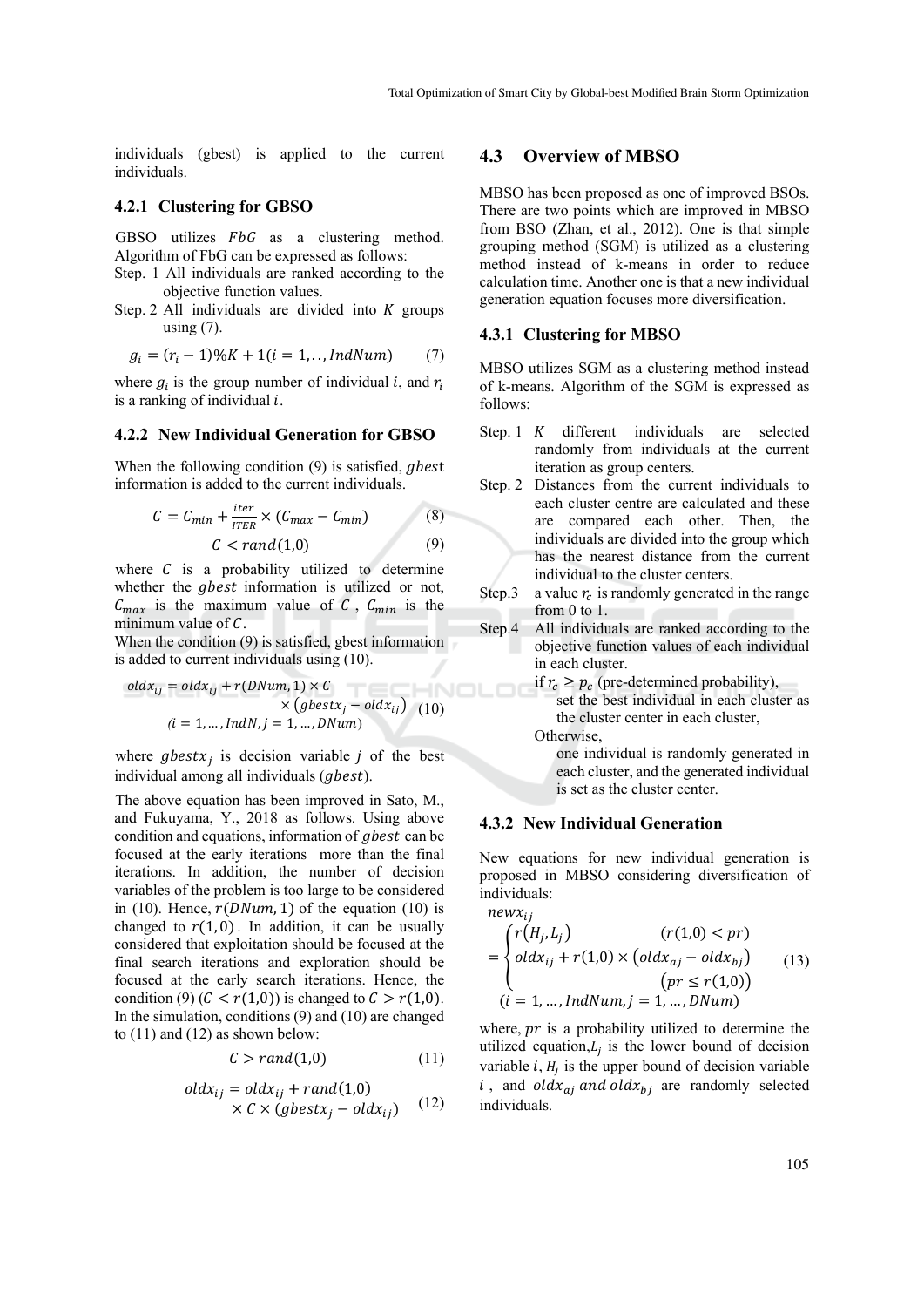## **4.4 Total Optimization of SC Algorithm by GMBSO**

The proposed algorithm of total optimization of SC by GMBSO is shown below:

- Step.1 *IndN* individuals are randomly generated. inside the search space which is reduced using the method proposed in Sato, M., and Fukuyama, Y., 2016a, b. The random decision variables of individuals are changed to operational variables by the cut-out transformation function (Suzuki, et al., 2012) and calculate the object function value of all individuals using equation (1).
- Step.2 IndN individuals are divided into NK clusters by FbG.
- Step.3 Select  $oldx_{ij}$  by four conditions explained in 4.1.2. When the condition (11) is satisfied,  $oldx_{ij}$  is modified using (12). New individuals are generated using (13).
- Step.4 Calculate the objective function values of IndN individuals with operational variables which is changed by the cut-out transformation function. Compare the new individuals with the current individuals of the same individual number. Then, if the new individual is better than the current individual, the new individual is set as the new current individual.
- Step.5 Calculate the objective function values of all new individuals using (1). Compare the values with the objective function value of gbest individual. The gbest is updated when the objective function value of the current individual is better than pre-*gbest*.
- Step.6 Proceed to step. 7 if the current number of iteration reaches the maximum number of iteration which is pre-determined. Otherwise, proceed to Step.2 and repeat the procedures.
- Step.7 Finally output the best solution with the objective function value and operational variables.

## **5 SIMULATIONS**

#### **5.1 Simulation Conditions**

The proposed GMBSO based method is applied to a typical mid-sized smart city model in Japan. The number of each model of each sector is set considering the typical mid-sized smart city and shown below:

Drinking water treatment plant: 1, Waste water treatment plant: 1, Industry model: 15, Building model: 50, Residential model: 45000, Railroad: 1 These number are set considering that a load ratio of each sector is almost the same as the load ratio of each sector in Toyama city (Kanno, et al., 2015). In the paper, DEEPSO, BSO, MBSO, and GBSO based methods are utilized as conventional methods and the results of the conventional methods are compared with the results of the proposed GMBSO based method.

Many countries have developed various SCs and the SCs have their goals. Hence, the simulation deals with three cases. Case 1 considers a SC such as industrial parks and the goal is set as minimization of energy cost. Case 2 considers a SC such as local governments and the goal is set as minimization of  $CO<sub>2</sub>$  emission. Case 3 considers all terms of the objective function almost equally.

Case 1:  $w_1$  : 1,  $w_2$  : 0,  $w_3$ : 0 Case 2:  $w_1$  : 0,  $w_2$  : 0,  $w_3$ : 1 Case  $3:w_1: 0.00001, w_2: 0.99998, w_3: 0.00001$ 

As shown in the cases, appropriate weighting coefficients can be set and it is practical to utilize one weighted function as an objective function instead of multi-objective functions.

Parameters for DEEPSO are set as follows:

 $\tau$  : 0.2,  $\tau'$  : 0.006,  $p$  : 0.75, initial weight coefficients of each term of update equations: 0.5, the number of clones: 1.

Parameters for BSO, GBSO, MBSO, and the proposed GMBSO method are shown as follows:

 $p_{clustering}: 0.5, p_{generation}: 0.5, p_{OneCluster}: 0.2,$  $p_{TwoCluster}$ : 0.2,  $Cr$ : 0.2,  $F$ : 0.2 (for MBSO, and GMBSO),  $c_{max}$ : 0.7,  $c_{min}$ : 0.2 (for GBSO, and GMBSO).

Common parameters are set as follows:

The number of individuals: 80, the number of trials: 50, the maximum iteration numbers for BSO, GBSO, MBSO, and GMBSO based methods: 4000, the maximum iteration number for DEEPSO based method: 2000 (Two evaluations are done for one individual in DEEPSO. Hence, the number is set in order to set the same number of the objective function evaluations.), Initial searching points are set randomly.

C language (gcc version 4.92 on Cygwin) has been utilized for development of simulation software on a PC (Intel Core i7 (3.60GHz)).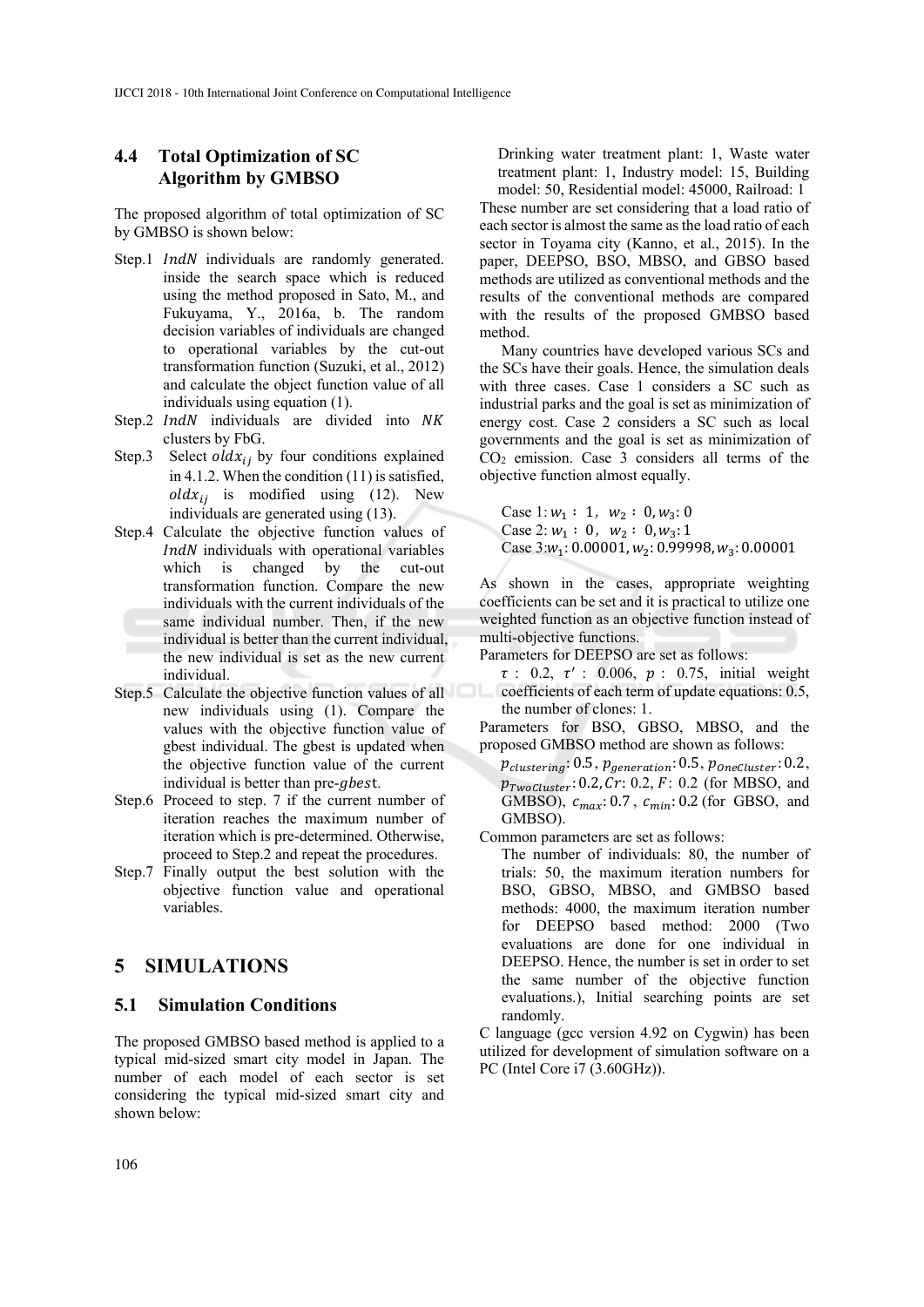#### **5.2 Simulation Results**

Table 1 shows comparison of average, the minimum, the maximum, and standard deviation values of the objective function values for three cases among conventional DEEPSO, BSO, GBSO, MBSO and the proposed GMBSO based methods. The results in the table are calculated when the average objective function value by one of the conventional methods, DEEPSO based method, is set to 100 %. It can be observed that the proposed method can reduce the most for average, the maximum, the minimum, and standard deviation values among all conventional methods, which are DEEPSO, BSO, GBSO, and MBSO, and the proposed GMBSO based method at all cases. It is considered that about one million US\$ a year can be reduced for reduction of energy cost when 1 % of the objective function is reduced (case 1). It can be said that GBSO can focus on more intensification and MBSO can focus on divesification. Hence, the proposed GMBSO can effectively work in order to keep a balance between diversification and intensification. In addition, the problem is one of large-scale optimization problems. Hence, the balance between diversification and intensification is important and the proposed GMBSO can effectively work for the SC problem.

Table 1: Comparison of average, the minimum, the maximum, and standard deviation value of Case 1, 2, and 3 among DEEPSO, BSO, GBSO, MBSO, and the proposed GMBSO.

| Case           |               | Ave.   | Min.  | Max.   | Std. |
|----------------|---------------|--------|-------|--------|------|
| 1              | <b>DEEPSO</b> | 100.00 | 98.75 | 101.63 | 0.57 |
|                | BSO           | 97.13  | 96.46 | 97.96  | 0.30 |
|                | <b>GBSO</b>   | 95.94  | 95.55 | 97.03  | 0.26 |
|                | <b>MBSO</b>   | 97.20  | 96.75 | 97.66  | 0.20 |
|                | <b>GMBSO</b>  | 95.06  | 94.90 | 95.29  | 0.09 |
| $\overline{2}$ | <b>DEEPSO</b> | 100.00 | 99.53 | 100.58 | 0.20 |
|                | BSO           | 99.28  | 98.98 | 99.60  | 0.14 |
|                | <b>GBSO</b>   | 98.29  | 98.22 | 98.42  | 0.04 |
|                | <b>MBSO</b>   | 99.38  | 99.15 | 99.50  | 0.06 |
|                | <b>GMBSO</b>  | 98.26  | 98.17 | 98.36  | 0.04 |
|                | <b>DEEPSO</b> | 100.00 | 99.44 | 100.88 | 0.32 |
| 3              | BSO           | 99.64  | 99.38 | 99.87  | 0.09 |
|                | <b>GBSO</b>   | 99.36  | 99.12 | 99.53  | 0.10 |
|                | <b>MBSO</b>   | 98.37  | 98.30 | 98.46  | 0.04 |
|                | <b>GMBSO</b>  | 98.10  | 98.05 | 98.16  | 0.03 |

\*) All of values are rates when the average of the objective function value is set to 100 %.

Table 2 shows comparison of the optimal operation for reduction of energy cost (case 1) among conventional DEEPSO, BSO, GBSO, MBSO and the proposed GMBSO based methods. As an example, the table shows operation of industrial sector. In the

table, column A expresses output of electric power from GTG, and column B expresses electric power which is purchased by industrial sector. In the model, output of electric power from GTG is inexpensive. Electric power which is purchased by the sector is expensive at 8 to 22 hours. Hence, output of electric power from GTG should be increased and electric power which is purchased by the sector should be reduced from 8 to 22 hours for reduction of cost of electric power and natural gas which are purchased. It is observed that output of electric power from GTG is increased and electric power which is purchased is reduced from 8 to 22 hours the most by the proposed GMBSO based method.

## **6 CONCLUSIONS**

This paper proposes a new evolutionary computation method, called, GMBSO which is a combined method of GBSO and MBSO in order to keep a balance between diversification and intensification. In addition, it also proposes a total optimization method of a smart city by GMBSO. The better results can be obtained by the proposed method than the conventional DEEPSO and BSO, GBSO, and MBSO based methods.

Applications of novel evolutionary computation methods which work effectively for large-scale optimization problems such as the SC problem will be conducted to the problem as one of future works.

## **REFERENCES**

- Chapman, B, Jost, G., Kuck, D. J., and Van der Pas, R., 2007 Using OpenMP: Portable Shared Memory Parallel Programming, The MIT Press, 2007.
- El-Adb, M., 2017. Global-best brain storm optimization algorithm, in *Swarm and Evolutionary Computation Vol. 37 pp. 27-44*.
- Henze, M. Gujer, W., Mino, T., and Loosdrecht, M, V. (ed.), 2000. Activated sludge models ASM1, ASM2, ASM2d and ASM3, Scientific and Technical Report No.9. IWA publishing.
- Jaber, S. A. A., 2006. The MASDAR Initiative, Proc. of *the first International Energy 2030 Conference*, pp.36-37.
- Kanno, T., Matsui, T., and Fukuyama., Y., 2015. Various Scenarios and Simulation Examples Using Smart Community Models, Proc. of *IEEJ National Conference*, 1-H1-5 (in Japanese).
- Makino, Y., Fujita, H., Lim, Y. and Tan, Y., 2015., Development of a Smart Community Simulator with Individual Emulation) Modules for Community Facilities and Houses, *Proc. of IEEE 4th Global*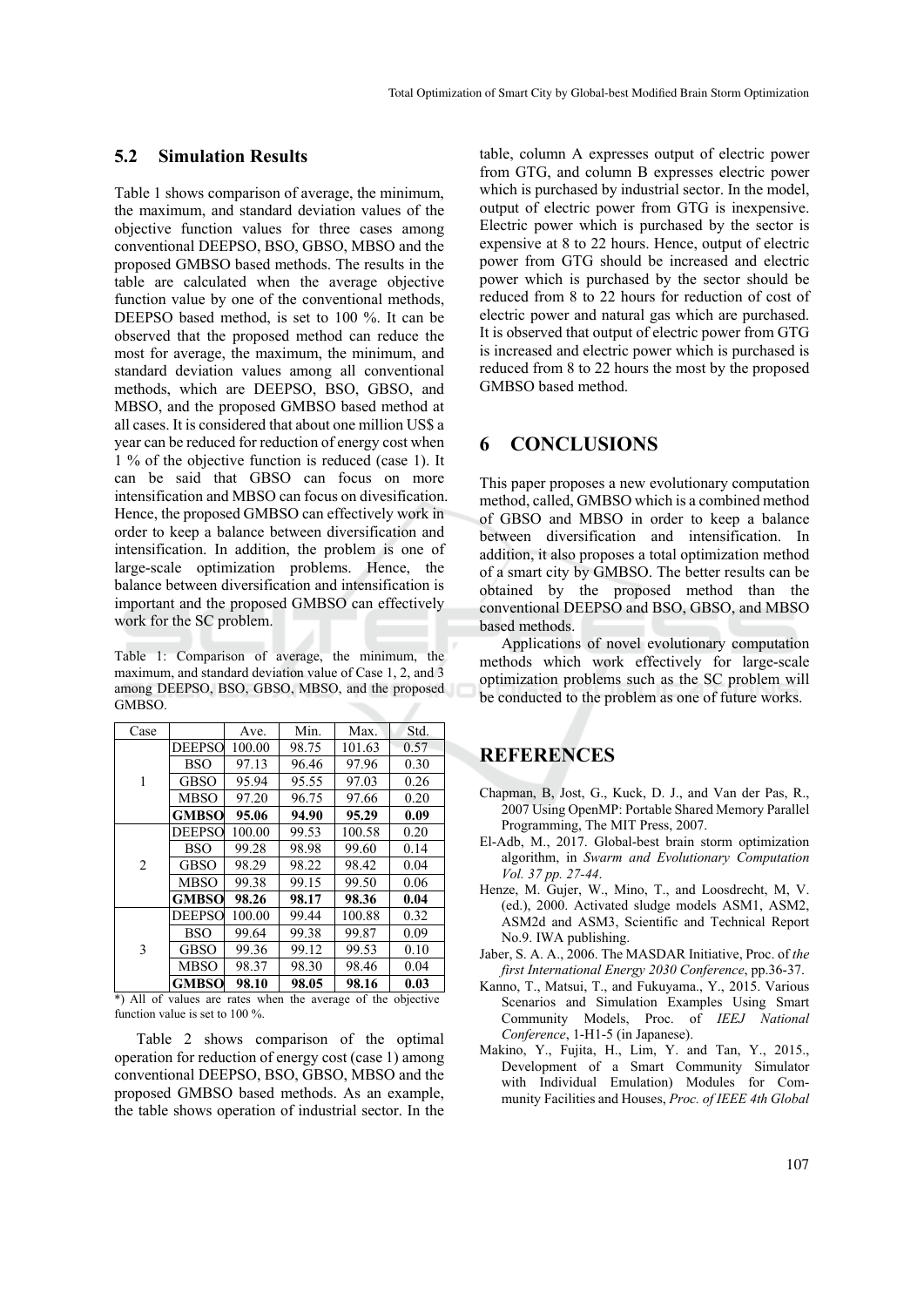|                         | <b>DEEPSO</b> |       | <b>BSO</b> |                | <b>GBSO</b> |                | <b>MBSO</b> |       | <b>GMBSO</b> |       |
|-------------------------|---------------|-------|------------|----------------|-------------|----------------|-------------|-------|--------------|-------|
|                         | A             | B     | A          | $\overline{B}$ | A           | $\overline{B}$ | A           | B     | A            | B     |
| 1                       | 0.00          | 8.21  | 0.00       | 7.85           | 0.00        | 7.59           | 0.00        | 7.00  | 0.00         | 7.25  |
| $\overline{c}$          | 0.00          | 5.13  | 0.00       | 5.09           | 0.00        | 5.22           | 0.00        | 7.07  | 0.00         | 7.16  |
| $\overline{\mathbf{3}}$ | 0.00          | 8.08  | 0.00       | 7.97           | 0.00        | 8.03           | 0.00        | 7.22  | 0.00         | 7.15  |
| 4                       | 0.00          | 8.08  | 0.00       | 8.25           | 0.00        | 8.22           | 0.00        | 7.17  | 0.00         | 7.00  |
| 5                       | 0.00          | 8.29  | 0.00       | 9.22           | 0.00        | 9.23           | 0.00        | 9.17  | 0.00         | 9.17  |
| 6                       | 0.00          | 8.90  | 0.00       | 9.09           | 0.00        | 8.91           | 0.00        | 8.90  | 0.00         | 9.25  |
| $\boldsymbol{7}$        | 0.00          | 9.03  | 0.00       | 8.58           | 0.00        | 9.18           | 0.00        | 9.24  | 0.00         | 9.12  |
| 8                       | 6.00          | 1.09  | 6.00       | 1.15           | 6.71        | 0.30           | 7.46        | 1.84  | 8.98         | 0.12  |
| 9                       | 10.65         | 2.15  | 12.26      | 0.81           | 12.36       | 0.55           | 8.98        | 1.99  | 10.74        | 0.22  |
| 10                      | 10.92         | 2.24  | 10.48      | 2.48           | 11.63       | 1.37           | 13.85       | 0.95  | 14.71        | 0.33  |
| 11                      | 14.06         | 3.81  | 17.47      | 1.35           | 16.68       | 2.20           | 18.32       | 0.61  | 18.80        | 0.17  |
| 12                      | 14.32         | 8.67  | 7.73       | 15.71          | 18.45       | 4.91           | 20.00       | 4.67  | 19.72        | 4.98  |
| 13                      | 14.99         | 2.61  | 14.12      | 5.13           | 18.54       | 0.59           | 15.48       | 2.31  | 17.06        | 0.88  |
| 14                      | 13.02         | 9.20  | 18.21      | 3.91           | 18.81       | 3.49           | 19.40       | 2.78  | 20.00        | 2.00  |
| 15                      | 13.86         | 9.32  | 17.22      | 6.03           | 19.05       | 4.14           | 20.00       | 3.08  | 20.00        | 3.07  |
| 16                      | 18.84         | 6.07  | 16.77      | 6.51           | 18.55       | 4.55           | 16.14       | 4.96  | 20.00        | 1.10  |
| 17                      | 10.88         | 13.03 | 16.30      | 6.68           | 18.48       | 4.43           | 18.27       | 4.51  | 20.00        | 2.79  |
| 18                      | 18.16         | 3.84  | 20.00      | 2.17           | 18.55       | 3.44           | 20.00       | 1.97  | 20.00        | 1.99  |
| 19                      | 20.00         | 3.11  | 18.96      | 3.77           | 18.37       | 4.07           | 20.00       | 3.04  | 19.15        | 3.85  |
| 20                      | 19.44         | 1.96  | 16.53      | 3.97           | 17.14       | 3.66           | 17.25       | 4.09  | 20.00        | 1.23  |
| 21                      | 17.26         | 0.09  | 13.74      | 3.93           | 16.79       | 0.87           | 16.33       | 0.93  | 17.12        | 0.08  |
| 22                      | 7.26          | 4.97  | 8.73       | 3.27           | 10.84       | 1.16           | 11.56       | 0.59  | 12.13        | 0.09  |
| 23                      | 0.00          | 13.03 | 0.00       | 12.84          | 0.00        | 12.97          | 0.00        | 13.05 | 0.00         | 12.92 |
| 24                      | 0.00          | 10.38 | 0.00       | 10.45          | 0.00        | 10.45          | 0.00        | 10.45 | 0.00         | 10.20 |
|                         | 209.65        | 72.15 | 214.50     | 66.88          | 240.97      | 39.72          | 243.02      | 38.32 | 258.43       | 22.90 |

Table 2: Comparison of the best facility operation for case 1 among DEEPSO, BSO, GBSO, MBSO, and the proposed GMBSO in an industrial model.

\*) A: the amount of electric power output by GTG, B: the amount of purchased electric power, Sum: summation of each column A, and B at 8 to 22 hours.

15.

- Marckle, G., Savic, D. A., and Walters, G. A., 1995. Application of Genetic Algorithms to Pump Scheduling for Water Supply, Proc. of *the First International Conference on Genetic Algorithms in Engineering Systems: Innovations and Applications*, pp.400-405.
- Matsui, T., Kosaka, T., Komaki, D., Yamaguchi, N., and Fukuyama., Y., 2015. Energy Consumption Models in Smart Community, Proc. of *IEEJ National Conference*, 1-H1-4 (in Japanese).
- Ministry of Economy, Trade, and Industry of Japan., 2014 Smart Community, .http://www.meti.go.jp/english/ policy/energy\_environment/smart\_community/ (in Japanese).
- Miranda, V., and WIN-OO, N., 2006. New experiments with EPSO—Evolutionary particle swarm optimization, Proc. of IEEE Swarm Intelligence symposium, pp.162-169.
- Miranda, V., and Alves, R., 2013. Differential Evolutionary Particle Swarm Optimization (DEEPSO): a Successful Hybrid, Proc. of *the 11th Brazilian Congress on Computational Intelligence (BRICS-CCI)*, Porto de Galinhas, Brazil, pp.368-374.
- Sato, M., and Fukuyama, Y., 2016a. Total Optimization of Smart Community by Particle Swarm Optimization Considering Reduction of Search Space, Proc. of *2016*

*Conference on Consumer Electronics (GCCE)*, pp.12- *IEEE International Conference on Power System Technology (POWERCON)*.

- Sato, M., and Fukuyama, Y., 2016b. Total Optimization of Smart Community by Differential Evolution Considering Reduction of Search Space, Proc. of *IEEE TENCON 2016*.
- Sato, M., and Fukuyama, Y., 2017. Total Optimization of Smart Community by Differential Evolutionary Particle Swarm Optimization Considering Reduction of Search Space, *IEEJ Transaction on Electronics, Imformation and Systems, Vol.137, No.9, pp.1266-1278* (in Japanese).
- Sato, M., and Fukuyama, Y., 2018. Total Optimization of Smart Community by Global-best Brain Storm Optimization, Proc. of *GECCO 2018*.
- Shi, Y., Tan, Y., Shi, Y., Chai, Y., and Wang, G. (ed.), 2011. Brain Storm Optimization Algorithm. Advances in swarm intelligence lecture notes in computer science Vol.6728 pp.295–303
- Suzuki, R. and Okamoto, T., 2012. An Optimization Benchmark Problem for Operational Planning of an Energy Plant, Proc. of *Electronics, Information, and Systems Society Meeting of IEEJ*, TC7-2 (in Japanese).
- Tohoku Bureau of Economy, Trade and Industry., 2012. http://www.tohoku.meti.go.jp/s\_kokusai/pdf/en.pdf (in Japanese).